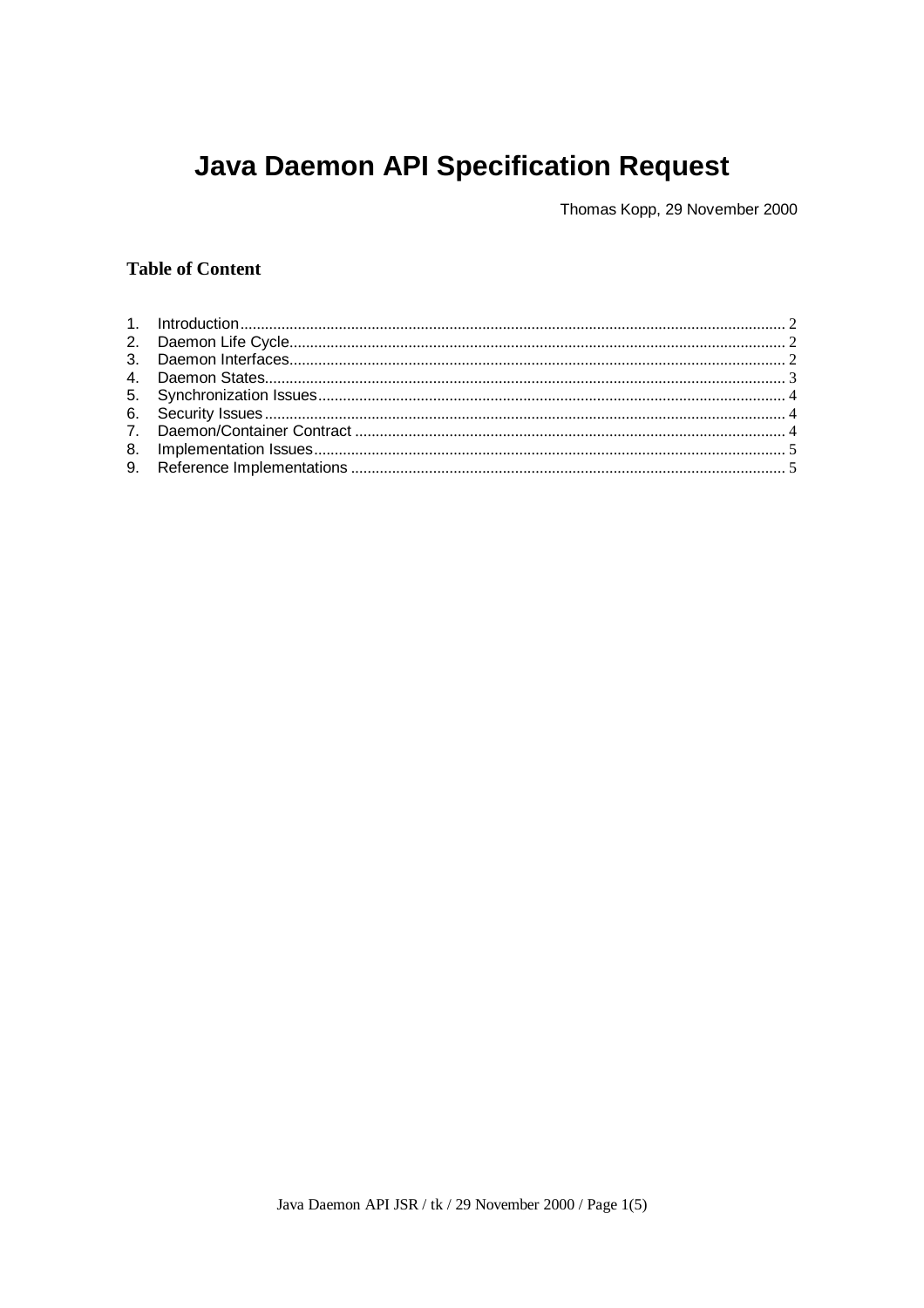## **1. Introduction**

Enterprise computing is based on server processes. The Java language offers a wide range of APIs for implementing server processes such as Java servlets or enterprise Java beans. These frameworks always rely on containers for hosting enterprise components. Containers are mostly realized as modules of independently running system level services as database systems or web servers, which have been written in a native platform-specific language or in the Java language.

Currently, there is a gap for deploying and running system level services written in the Java language in a uniform fashion. On Unix platforms, the problem can be solved by manually writing a suitable rc init script for calling the Java application launcher in order to start or stop a Java service. On Windows platforms, the problem is harder to solve, e.g. by writing a native wrapper application, which supplies a functionality similar to an rc init script.

This proposal introduces Java daemons, which should fill the gap. Java daemons are independently running system level services written in the Java language according to a daemon API and hosted from daemon containers. A daemon container may be written in a native language or in the Java language. In order to do so, the Java daemon framework also provides for an SPI to implement daemon containers. In addition, a simple command line utility similar to the Java application launcher is supplied on each platform for installing and running Java daemons in a uniform fashion.

The behavior and installation of a Java daemon is independent of the current host platform. Thus, a developer should no longer work around platform-specific details for deploying and running system level services written in Java.

# **2. Daemon Life Cycle**

In order to bring a daemon in a state for fulfilling its service at runtime, it has to be *initialized*. Initialization comprises tasks like reading configuration parameters or allocating remote resources. After initialization a daemon may run until it is told to terminate servicing or until it runs in an unrecoverable error, which both result in the *destruction* of the current daemon instance for releasing allocated resources again.

During servicing a daemon is in a so-called *active* state. Otherwise it is considered to be inactive, meaning that no service can be supplied by a daemon when it is inactive.

Apart from this scenario, there may be daemons, which once being active, can be stopped and re-started again in order to re-load parameters or to provide for other administration purposes without the need to run through the whole initialization cycle.

Thus, some daemons may be temporarily *paused*. A daemon is not paused when it is active or when it has been shutdown. As an example, a web server may be paused for saving log files, which requires flushing the log buffers. Saving log files, however, would result in unnecessarily resetting the web server's volatile resource cache when completely shutting the server down. Temporarily stopping the service would be a suitable way for solving problems like this.

## **3. Daemon Interfaces**

Several interfaces can be used for realizing daemons.

The API consists of the *Daemon* and *Pausable* interfaces, which supply hooks being called during life cycle changes described in the previous section. The former interface has to be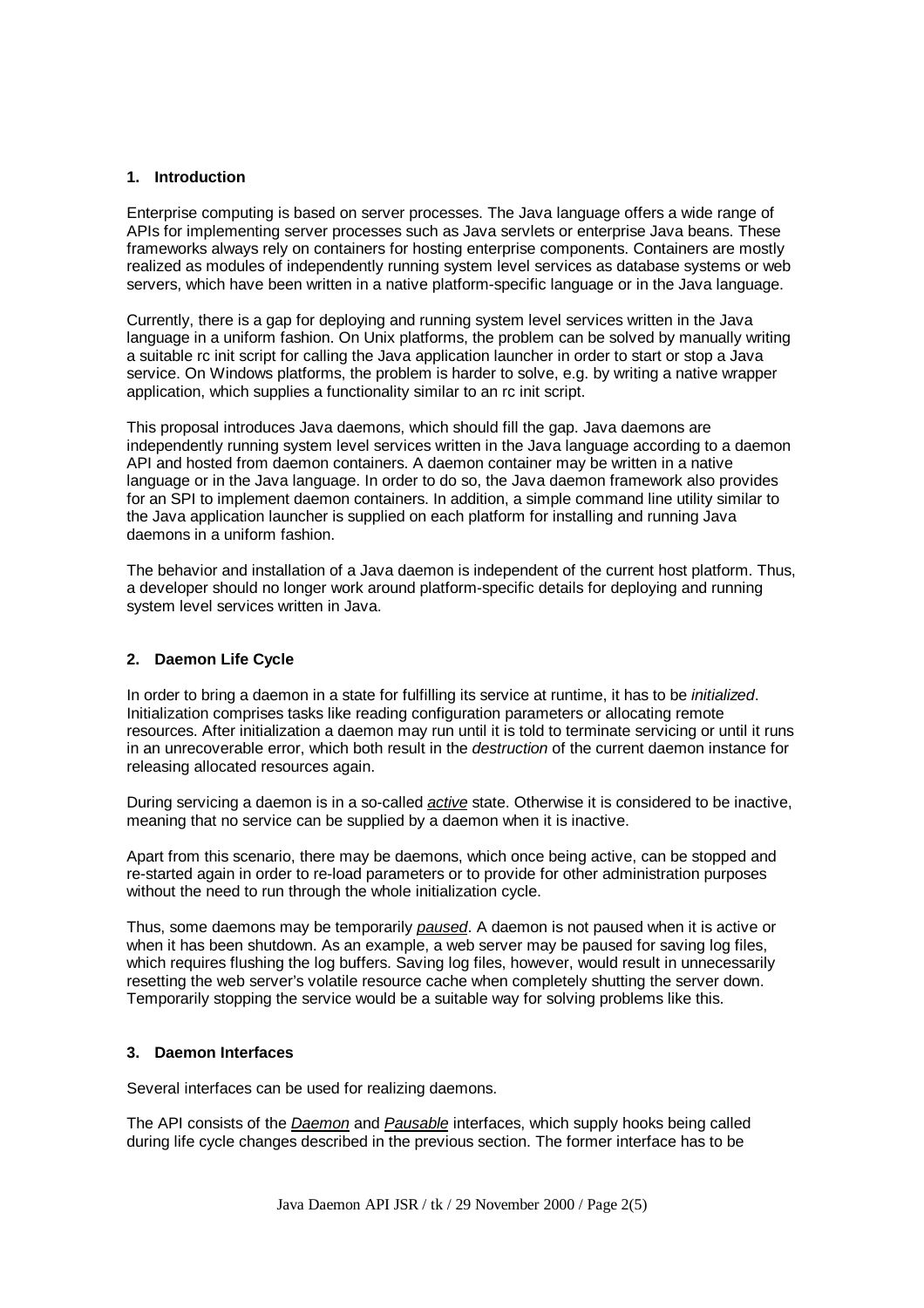implemented by all daemons, the latter can optionally be implemented by daemons that can temporarily stop and re-start.

The SPI consists of the *DaemonControl* and *PausableControl* interfaces for managing a daemon's life cycle accordingly. In addition to the life cycle controlling interfaces, there is another SPI for controlling resources used by a daemon. This *DaemonContext* interface defines methods for setting configuration attributes and other resources.

Available resources can be accessed by a daemon using the complementary *DaemonConfig* API. In addition, there are *Logging* and *ExtendedLogging* interfaces for writing output to a log resource if applicable.

Life cycles may be observed by other components, e.g. for handling resource problems or for notifying administration requirements. Thus, there is also a *DaemonListener* interface for life cycle change notifications.

All interfaces are linked together by the *GenericDaemon*, which is the base class for all Java daemons. This base class is extended by the *PausableDaemon* class, which supplies extended functionality in order to be sub-classed by daemons that might temporarily stop.

A *DaemonException* is a new subclass of Exception for indicating a problem during daemon initialization or startup.

# **4. Daemon States**

The state of a daemon is changed using a control method called via one of the above-cited control interfaces. Life cycle management comprises the *init* and *destroy* methods for daemon initialization and destruction and the *stop* and *start* methods for temporarily stopping and restarting. The latter two methods are also called when destroying or initializing pausable daemons respectively.

State updates are performed via the daemon container. In addition, a daemon can also manage state itself but it can only switch from active to pause or inactive states. A complementary control action is required for going the other way again. For managing its own state a daemon uses the *down* and *pause* methods.

All state changes are notified via the listener interface if applicable.

The following chart describes the various states and transitions with italic labeling indicating transitions caused by control actions and bold face labeling indicating transitions invoked by the daemon itself.

ordinary daemons



Calling down does not interrupt a running init method call but it prevents the daemon from reaching the active state. Since down may be called from a separate thread started during init this situation may happen in practice.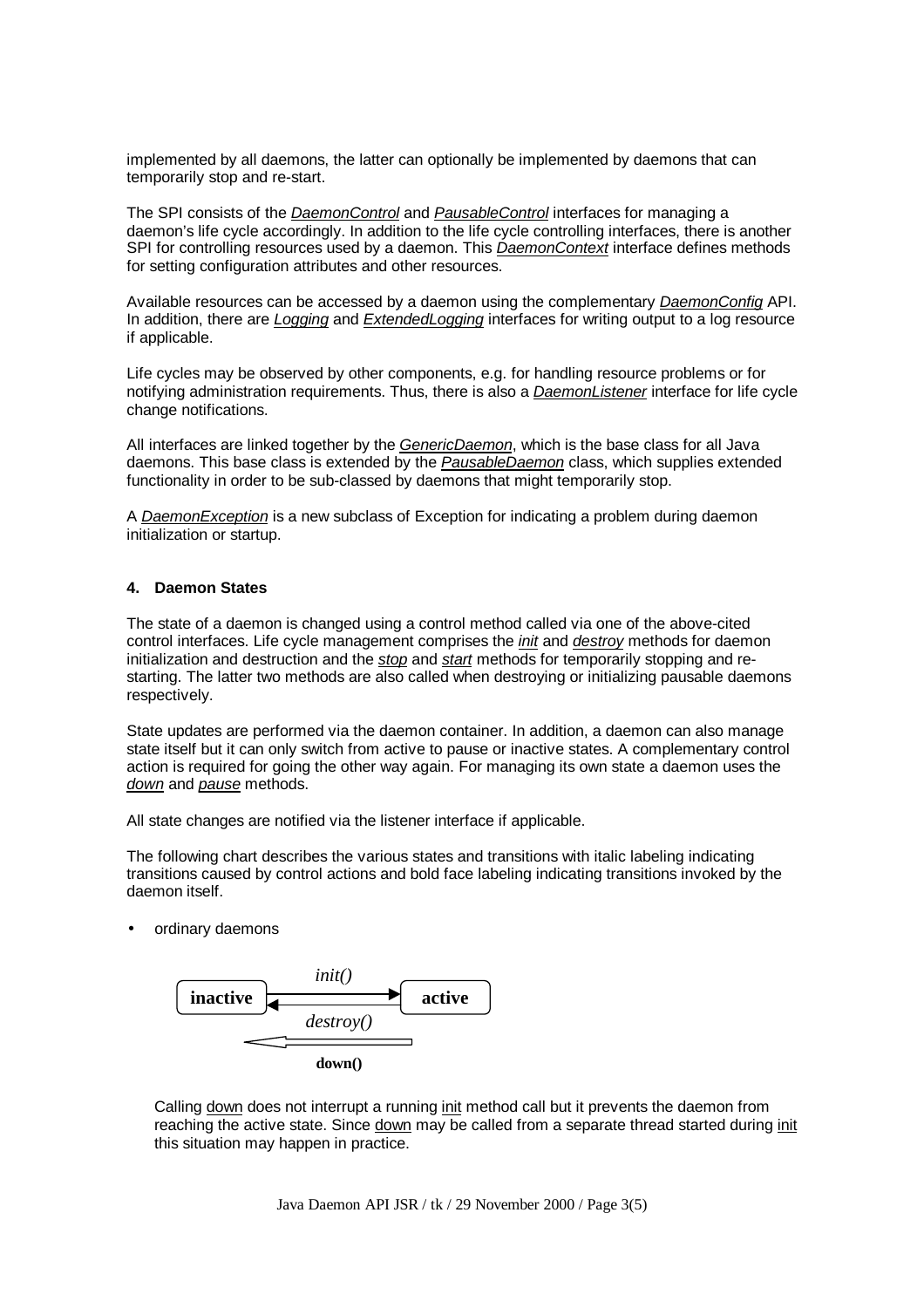• pausable daemons



Calling pause does not interrupt a running start method call but it prevents the daemon from reaching the active state. Since pause may be called from a separate thread started during start this situation may happen in practice.

# Notes:

- The pause and down methods result in state updates without passing the corresponding stop or destroy methods. Life cycle hooks are only passed when state is managed via the control interface.
- Reaching a pause state is only notified via a listener when the daemon was active before.

As an implementation detail, the pause and down methods are postponed until the end of a running control action, i.e. state computation after a control action performed is also based on pause or down calls occurred since the begin of the corresponding control action.

#### **5. Synchronization Issues**

Most daemon interfaces are singletons because state is kept in the corresponding daemon instance itself or in a one-to-one relationship to that instance. Access to these singletons is hence synchronized via the basic daemon instance.

Calling life cycle methods via the DaemonControl interface is synchronized via the current control instance.

Life cycle updates are synchronized via the current DaemonEventHandler instance, which controls bound listeners. Updates are not synchronized together with life cycle control actions because a daemon managing its own life cycle could be in deadlock conflict with control methods called from a different thread.

#### **6. Security Issues**

There are currently no specific security issues for Java daemons beyond standard Java security.

#### **7. Daemon/Container Contract**

A daemon container supplies attributes for a daemon and manages life cycles via the above-cited interfaces. In addition it can supply a logging resource for a daemon or make use of the daemon listener interface for watching daemon life states.